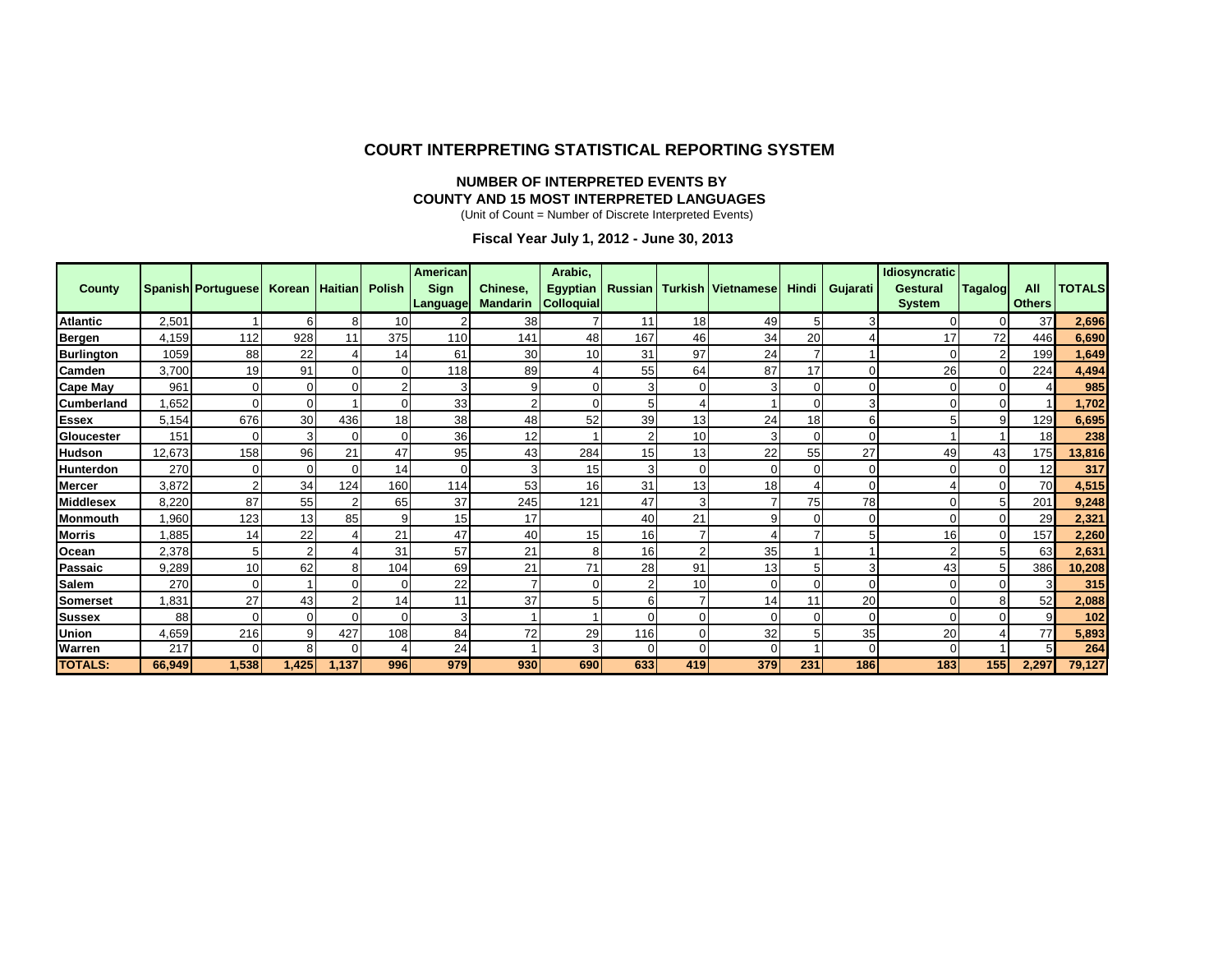# **COURT INTERPRETING STATISTICAL REPORTING SYSTEM**

## **NUMBER OF INTERPRETED EVENTS BY COUNTY AND PRIMARY CONTEXT**

(Unit of Count = Number of Discrete Interpreted Events)

## **Fiscal Year July 1, 2012 - June 30, 2013**

| <b>County</b>     | <b>Before a</b><br><b>Judge or</b><br><b>Grand Jury</b> | <b>Before</b><br><b>Hearing</b><br><b>Officer or</b><br>in CDR<br><b>Proceeding</b> | <b>Any Court</b><br><b>Support</b><br><b>Service</b> | <b>Total</b><br><b>Events</b> |
|-------------------|---------------------------------------------------------|-------------------------------------------------------------------------------------|------------------------------------------------------|-------------------------------|
| Hudson            | 11,120                                                  | 2,200                                                                               | 496                                                  | 13,816                        |
| Passaic           | 6,169                                                   | 2,840                                                                               | 1,199                                                | 10,208                        |
| <b>Middlesex</b>  | 5,393                                                   | 1,382                                                                               | 2,473                                                | 9,248                         |
| <b>Essex</b>      | 4,713                                                   | 894                                                                                 | 1,088                                                | 6,695                         |
| Bergen            | 5,293                                                   | 383                                                                                 | 1,014                                                | 6,690                         |
| Union             | 5,054                                                   | 731                                                                                 | 108                                                  | 5,893                         |
| Mercer            | 3,669                                                   | 675                                                                                 | 171                                                  | 4,515                         |
| Camden            | 3,519                                                   | 641                                                                                 | 334                                                  | 4,494                         |
| <b>Atlantic</b>   | 1,770                                                   | 159                                                                                 | 767                                                  | 2,696                         |
| Ocean             | 1,455                                                   | 271                                                                                 | 905                                                  | 2,631                         |
| Monmouth          | 1,617                                                   | 241                                                                                 | 471                                                  | 2,329                         |
| <b>Morris</b>     | 1,604                                                   | 322                                                                                 | 334                                                  | 2,260                         |
| Somerset          | 1,646                                                   | 233                                                                                 | 209                                                  | 2,088                         |
| Cumberland        | 1,335                                                   | 229                                                                                 | 138                                                  | 1,702                         |
| <b>Burlington</b> | 879                                                     | 451                                                                                 | 319                                                  | 1,649                         |
| Cape May          | 646                                                     | 23                                                                                  | 316                                                  | 985                           |
| Hunterdon         | 265                                                     | 26                                                                                  | 26                                                   | 317                           |
| Salem             | 227                                                     | 21                                                                                  | 67                                                   | 315                           |
| Warren            | 229                                                     | 17                                                                                  | 18                                                   | 264                           |
| Gloucester        | 207                                                     | 19                                                                                  | 12                                                   | 238                           |
| <b>Sussex</b>     | 91                                                      | $\overline{2}$                                                                      | 9                                                    | 102                           |
| <b>TOTALS:</b>    | 56,901                                                  | 11,760                                                                              | 10,474                                               | 79,135                        |